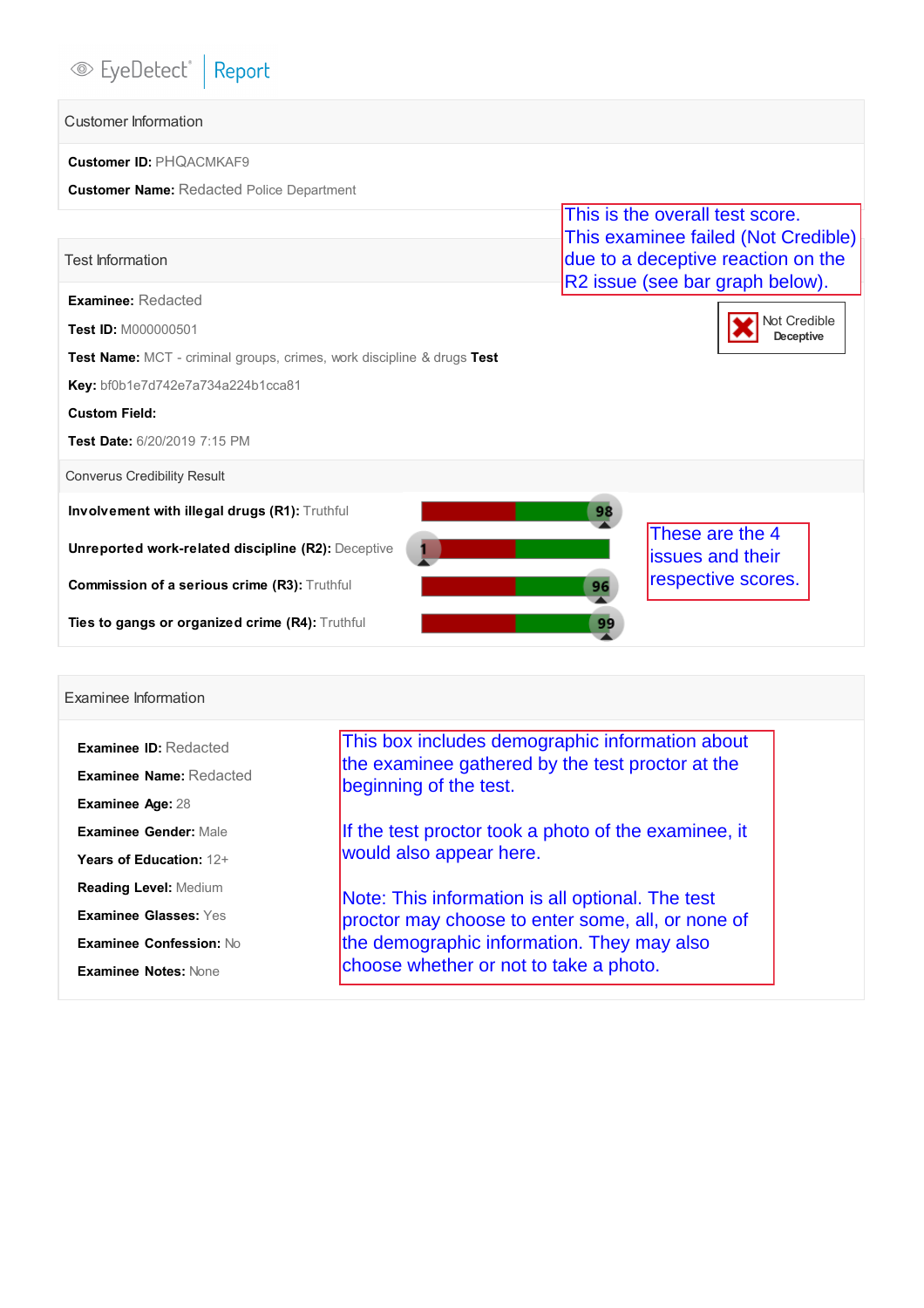#### Conclusion This is a brief written conclusion of the test.

Redacted took the "MCT - criminal groups, crimes, work discipline & drugs" EyeDetect test on 6/20/2019 at 7:15 PM and is NOT CREDIBLE because a Converus Credibility Score of 1 was attained for Unreported work-related discipline indicating that he was likely deceptive regarding his involvement with Unreported work-related discipline. Redacted attained a Converus Credibility Score of 98, 96, and 99 for Involvement with illegal drugs, Commission of a serious crime, and Ties to gangs or organized crime indicating that he was likely credible regarding his involvement with Involvement with illegal drugs, Commission of a serious crime, and Ties to gangs or organized crime.

Note: A Converus Credibility Score between 1 and 49 indicates that an examinee responded deceptively. A Converus Credibility Score between 50 and 99 indicates that an examinee responded credibly. The closer the Converus Credibility Score is to 1, the more probable the examinee was deceptive. By contrast, the closer the Converus Credibility Score is to 99, the more probable the examinee was credible.

#### DISCLAIMERS:

It is strongly recommended that all examinees give their prior written consent before undergoing an EyeDetect evaluation. If consent is not given, results may likely not have utility in taking action where it may be needed. For best results, it is recommended that organizations treat the information found in this report with discretion and confidentiality and on a need-to-know basis among management. For legal reasons, it is recommended that the examinee not be directly confronted regarding a poor credibility score, but that the information found in the EyeDetect report may be useful for taking preventative and/or corrective action to stop illegal and inappropriate behaviors in personnel. In some jurisdictions, a lie detection test may not be considered legal evidence to incriminate the person tested.

In screening tests, EyeDetect has an accuracy rate of 86% in classifying examinees as deceptive or credible and in diagnostic tests, the accuracy rate is 90%. If you believe the test results are incorrect, Converus recommends using a secondary method to assess the credibility of the examinee. Other methods such as a polygraph test, an interview or a drug test where applicable can be used to corroborate the results of the EyeDetect test. Depending on the accuracy rate of the secondary method used, the accuracy rate of combining both tests could be as high as 99%.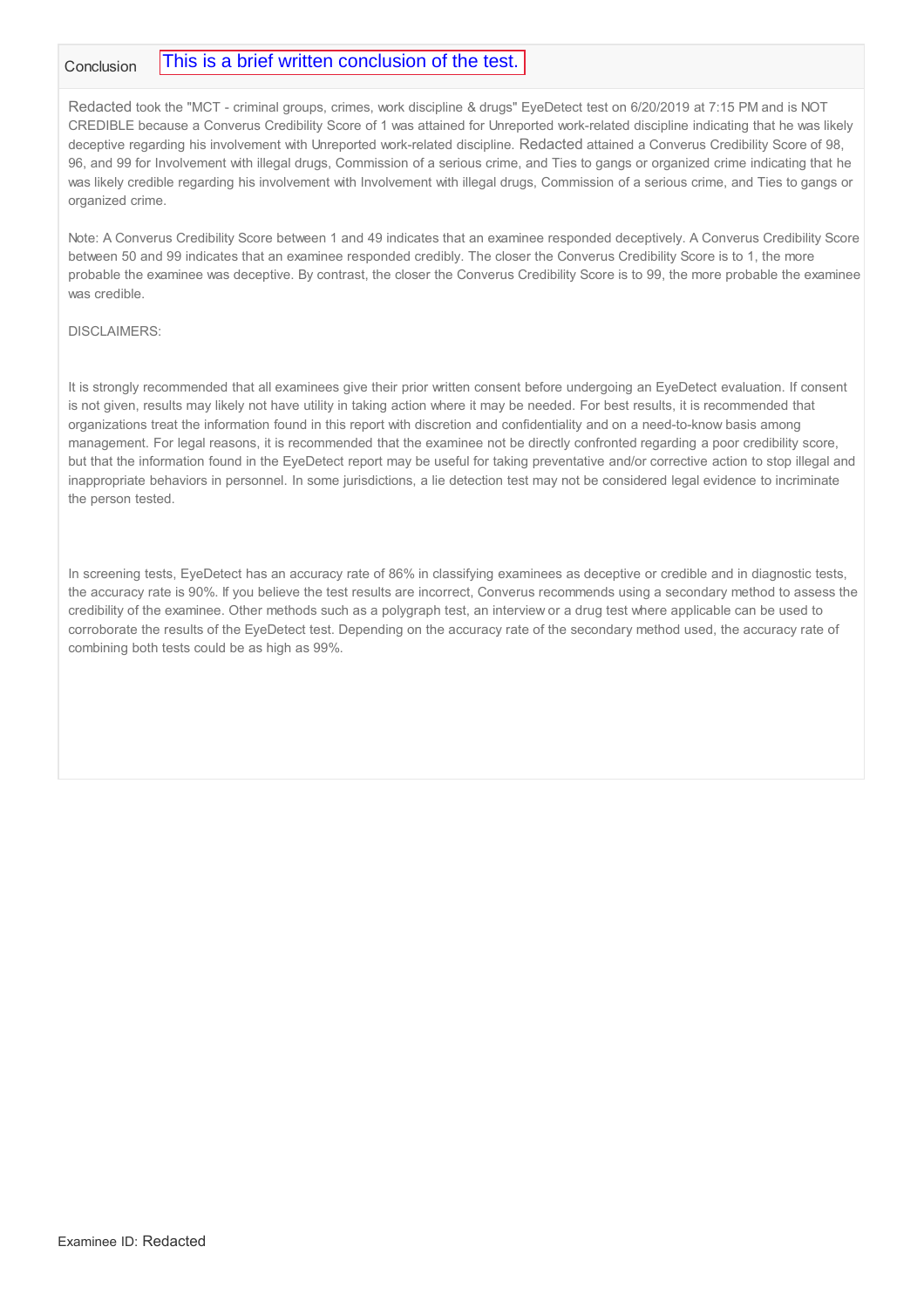Test Response Summary (does not necessarily indicate credibility or deception) **Involvement with illegal drugs (R1) Unreported workrelated discipline (R2) Commission of a serious crime (R3) Ties to gangs or organized crime (R4) Neutral (NT) Overall** Test Questions – Incorrect 1% 8% 8% 3% 10% 0% 5% Test Questions – Timed Out 0% 0% 1% 1% 3% 0% 1% 1% Legend: Correct **R** Incorrect Timed Out Test Response Detail (does not necessarily indicate credibility or deception) (R1) **Statement Correct Answer S1 S2 S3 S4 S5 Selfincriminating** I have not been involved with illegal drugs as described. True True **0 8 8 8 8 8 8 9 1 0**% I am not guilty of illegal drug involvement mentioned here. True 0% I am innocent of involvement with illegal drugs, as mentioned. True **0 8 8 8 8 8 8 9 1 0**% Text Response Summary (description the summarizes for the summarizes how well be examinee to condition the transmission for the transmission for the transmission for the transmission for the transmission of the transmissi the examinee responded to the test questions. This is a list of all R1 statements and their corresponding responses. The legend indicates HOW the examinee responded to the test questions. Correct responses or incorrect responses do not necessarily indicate deception.

I have not been involved with illegal drugs, as was described. True 0%

Something I have not done is get involved with illegal drugs. True **0 8 8 8 8 8 8 8 9 1 0**%

As described, I have not been involved with illegal drugs. True **20 8 8 8 2** 20%

I admit having been involved with illegal drugs as described. False **0 8 8 8 8 8 9 9 10**%

I am guilty of involvement with illegal drugs, as was mentioned. False **0 8 8 8 8 8 9 9** 0%

I did get involved with the illegal drugs described in this test. False **0 8 8 8 8 8 9 1 0**%

I've had past involvement with illegal drugs like those mentioned.  $\blacksquare$  False  $\blacksquare$   $\blacksquare$   $\blacksquare$   $\blacksquare$   $\blacksquare$   $\blacksquare$   $\blacksquare$   $\blacksquare$   $\blacksquare$   $\blacksquare$   $\blacksquare$   $\blacksquare$   $\blacksquare$   $\blacksquare$   $\blacksquare$   $\blacksquare$   $\blacksquare$   $\blacksquare$   $\blacksquare$   $\blacksquare$ 

Involvement with illegal drugs has been part of my past.  $\blacksquare$  False  $\blacksquare$   $\blacksquare$   $\blacksquare$   $\blacksquare$   $\blacksquare$  0%

As described here, I have been involved with illegal drugs. The state of the state of the control of the 10%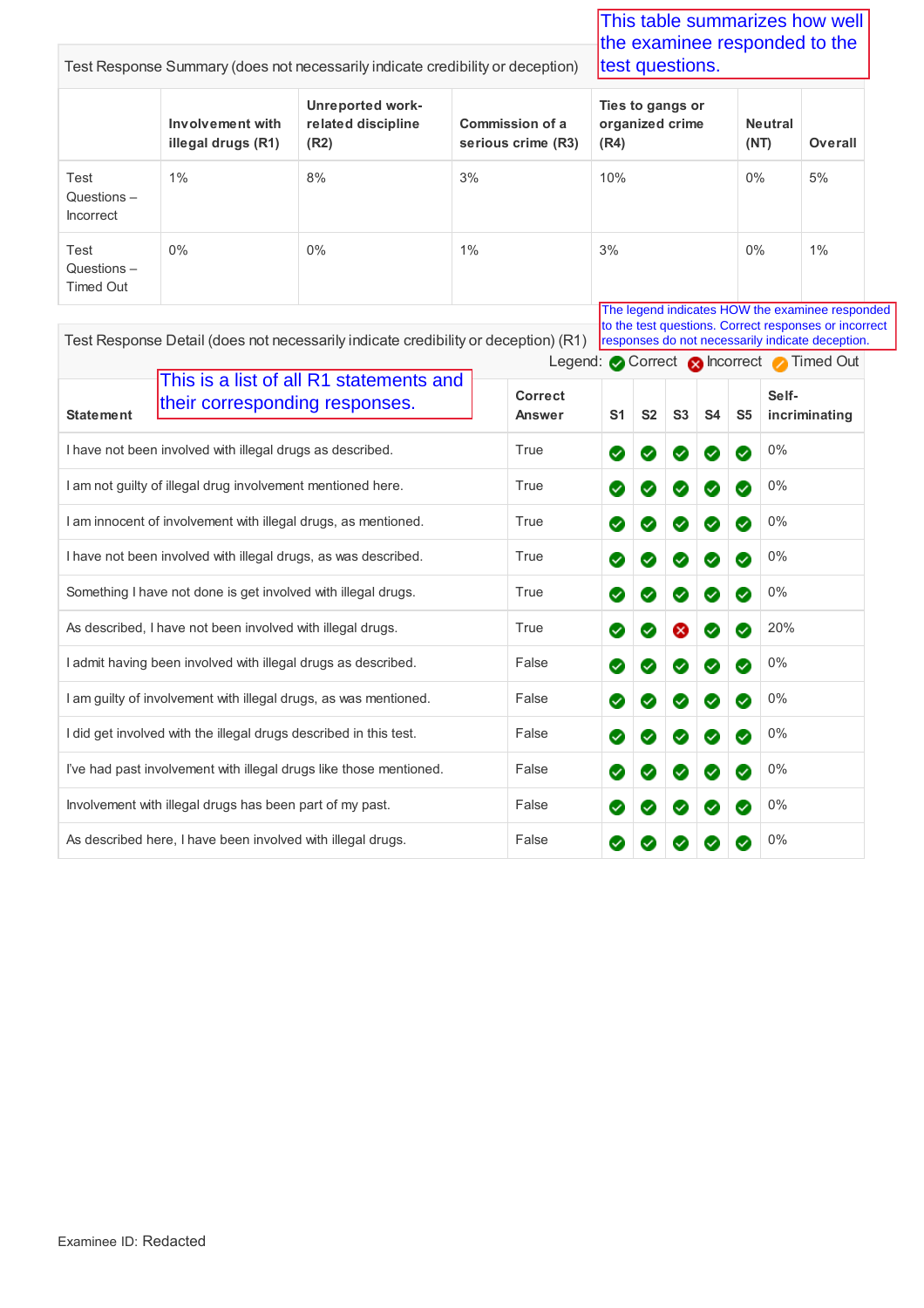|                                                                                               |                   |                            |                |                      |              |                       | The legend indicates HOW the examinee responded<br>to the test questions. Correct responses or incorrect |
|-----------------------------------------------------------------------------------------------|-------------------|----------------------------|----------------|----------------------|--------------|-----------------------|----------------------------------------------------------------------------------------------------------|
| Test Response Detail (does not necessarily indicate credibility or deception) (R2)            |                   |                            |                |                      |              |                       | responses do not necessarily indicate deception.<br>Legend: Correct Chronect Timed Out                   |
| This is a list of all R2 statements and<br>their corresponding responses.<br><b>Statement</b> | Correct<br>Answer | S <sub>1</sub>             | S <sub>2</sub> | S <sub>3</sub>       | <b>S4</b>    | S <sub>5</sub>        | Self-<br>incriminating                                                                                   |
| I have not lied about any of my past disciplinary actions at work.                            | True              | ⊗                          | ✓              | $\sim$               | $\checkmark$ | $\boldsymbol{\omega}$ | 0%                                                                                                       |
| I was completely honest about past disciplinary actions at work.                              | True              | Ø                          |                | Ø                    | $\checkmark$ | $\checkmark$          | 0%                                                                                                       |
| I was totally truthful about past disciplinary actions at work.                               | True              | Ø                          |                | ×                    | $\checkmark$ | $\checkmark$          | 40%                                                                                                      |
| I was completely honest when filling out the job application.                                 | True              | $\boldsymbol{\mathcal{L}}$ |                | ✓                    | $\checkmark$ | $\checkmark$          | 0%                                                                                                       |
| I provided truthful details about disciplinary actions at work.                               | True              | ⊗                          |                | ✓                    | $\checkmark$ | $\sim$                | 0%                                                                                                       |
| All facts that I provided about my past work discipline are truthful.                         | True              | Ø                          |                | $\sim$               | $\checkmark$ | $\checkmark$          | 0%                                                                                                       |
| I am guilty of lying about past disciplinary actions at work.                                 | False             | Ø                          |                | $\omega$             | ✓            | $\checkmark$          | 0%                                                                                                       |
| I lied about a past disciplinary action taken against me at work.                             | False             | Ø                          |                | Ø                    |              |                       | 20%                                                                                                      |
| I was not truthful about past disciplinary actions at work.                                   | False             | Ø                          |                | $\checkmark$         | $\checkmark$ |                       | 20%                                                                                                      |
| I was not honest about past disciplinary actions at work.                                     | False             | ⊗                          | ✓              | $\blacktriangledown$ | $\checkmark$ | $\omega$              | 0%                                                                                                       |
| Some things about my past disciplinary actions at work are lies.                              | False             | Ø                          | ✓              | $\sim$               | $\checkmark$ |                       | 20%                                                                                                      |
| Some information about past disciplinary actions at work is untrue.                           | False             | Ø                          |                |                      |              |                       | 0%                                                                                                       |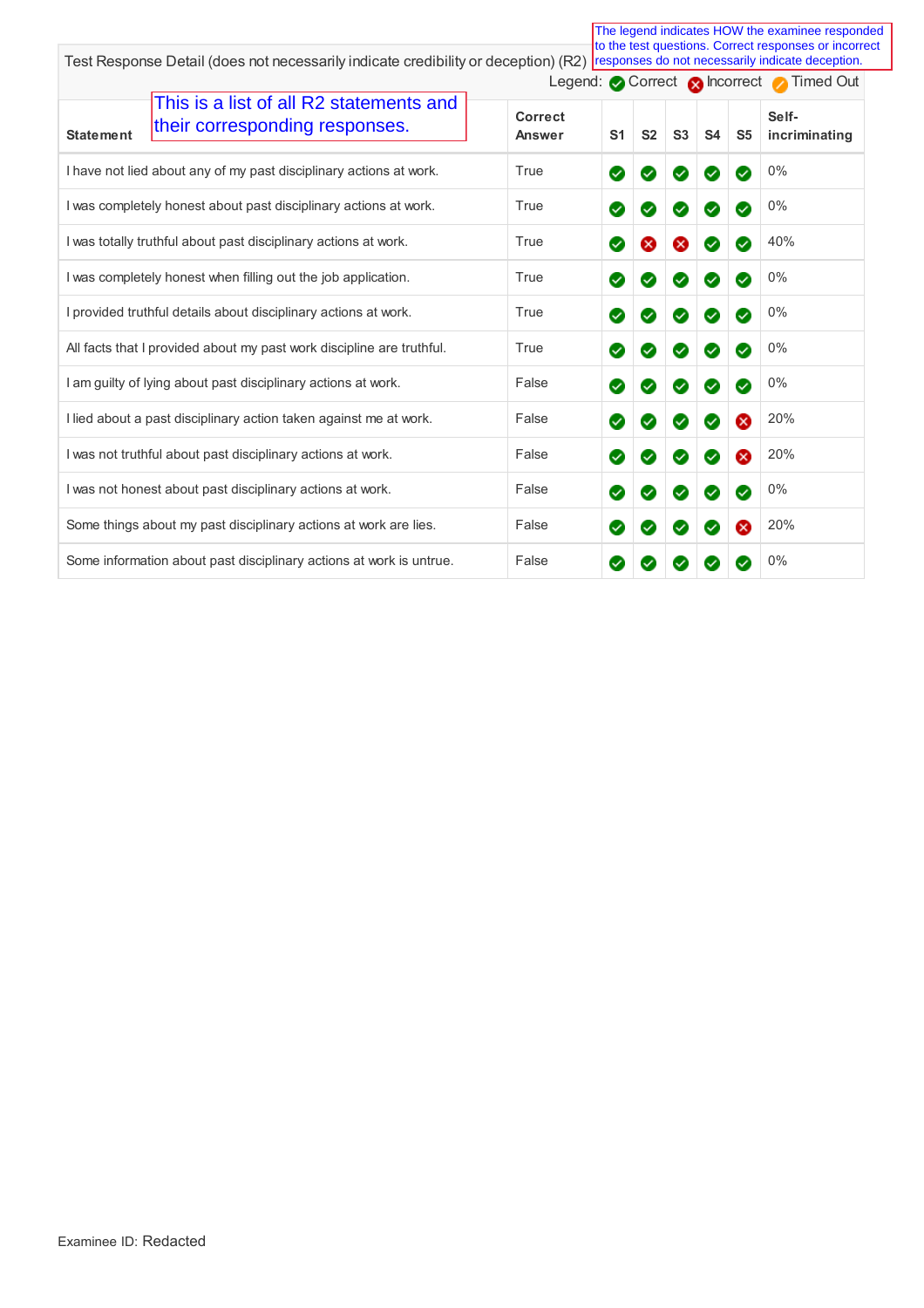| The legend indicates HOW the examinee responded<br>to the test questions. Correct responses or incorrect                            |                          |                |                |                      |                            |                            |                                            |
|-------------------------------------------------------------------------------------------------------------------------------------|--------------------------|----------------|----------------|----------------------|----------------------------|----------------------------|--------------------------------------------|
| Test Response Detail (does not necessarily indicate credibility or deception) (R3) responses do not necessarily indicate deception. |                          |                |                |                      |                            |                            |                                            |
|                                                                                                                                     |                          |                |                |                      |                            |                            | Legend: Correct Chronect Correct Timed Out |
| This is a list of all R3 statements and<br>their corresponding responses.<br><b>Statement</b>                                       | <b>Correct</b><br>Answer | S <sub>1</sub> | S <sub>2</sub> | S3                   | S <sub>4</sub>             | S <sub>5</sub>             | Self-<br>incriminating                     |
| I have not committed any serious crimes as an adult.                                                                                | True                     | Ø              | $\sim$         | Ø                    | $\sim$                     | $\bm{\triangledown}$       | 0%                                         |
| I am not guilty of committing any serious crimes as an adult.                                                                       | True                     | Ø              | $\checkmark$   | $\blacktriangledown$ | $\checkmark$               | $\boldsymbol{\omega}$      | 0%                                         |
| I have never been involved in any serious crimes as an adult.                                                                       | True                     | Ø              |                | ✓                    | ✓                          | $\boldsymbol{\omega}$      | 0%                                         |
| Committing a serious crime is something I've not done as an adult.                                                                  | True                     | Ø              | $\checkmark$   | $\checkmark$         | $\checkmark$               | $\boldsymbol{\omega}$      | 0%                                         |
| I have not participated in any serious crimes as an adult.                                                                          | True                     | Ø              | $\checkmark$   | X)                   | $\sim$                     | $\boldsymbol{\omega}$      | 20%                                        |
| As an adult, I have not been involved in a serious crime.                                                                           | True                     | Ø              | $\checkmark$   | Ø                    | $\checkmark$               | $\infty$                   | 20%                                        |
| As an adult, I am guilty of committing a serious crime.                                                                             | False                    | Ø              | $\checkmark$   | $\blacktriangledown$ | $\checkmark$               | $\boldsymbol{\omega}$      | 0%                                         |
| As an adult, I admit having participated in a serious crime.                                                                        | False                    | Ø              |                |                      | $\checkmark$               | $\boldsymbol{\omega}$      | 0%                                         |
| As an adult, I am guilty of involvement in a serious crime.                                                                         | False                    | Ø              | $\checkmark$   | Ø                    | $\blacktriangledown$       | $\boldsymbol{\omega}$      | 0%                                         |
| I have definitely committed a serious crime as an adult.                                                                            | False                    | Ø              | $\checkmark$   | $\blacktriangledown$ | $\boldsymbol{\mathcal{S}}$ | Ø                          | 0%                                         |
| I have been involved in committing a serious crime as an adult.                                                                     | False                    | Ø              | $\checkmark$   | Ø                    | ✓                          | $\boldsymbol{\mathcal{S}}$ | 0%                                         |
| I am someone that has committed a serious crime as an adult.                                                                        | False                    | $\checkmark$   |                |                      |                            |                            | 0%                                         |